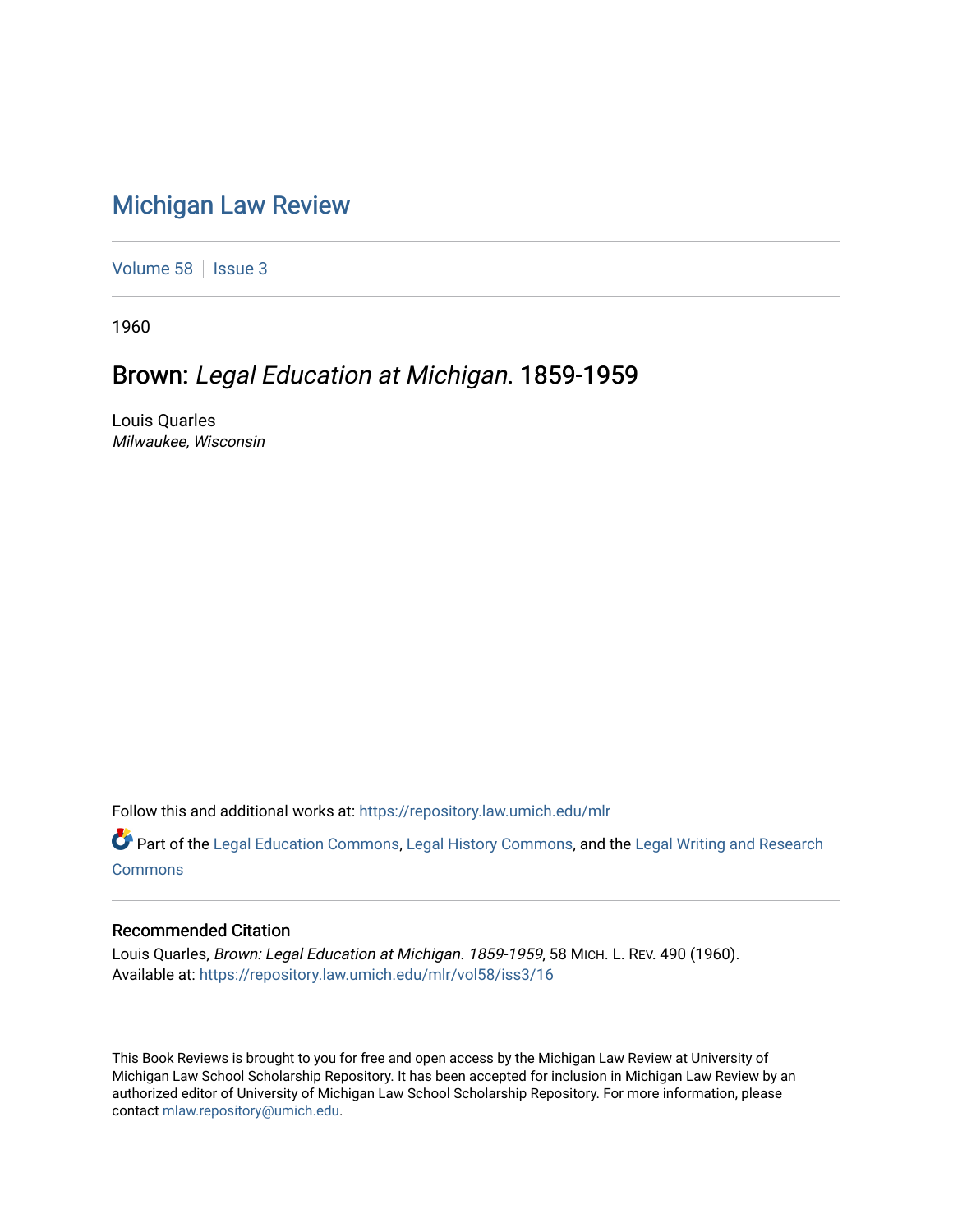LEGAL EDUCATION AT MICHIGAN. 1859-1959. By *Elizabeth Gaspar Brown,*  in consultation with *William Wirt Blume.* Ann Arbor: University of Michigan Press. 1959. Pp. 940. \$15.

In writing the history of The University of Michigan Law School, Mrs. Brown has shown that the growth of the Law School is an exemplification of Emerson's famous statement: "An institution is the lengthened shadow of one man"-albeit in this case a few distinguished men.

Mrs. Brown has written a readable, factual, and impartial history of the University of Michigan Law School from its inception in 1859 to the present time. In fact she does more than that; she takes a running start from the beginning of the University itself in 1817 which was founded under the pedantic name of Catholepistemiad. The original statute foreshadowed the existence of the Law School but it was not actually started as a school until 1859. At the beginning were three professors, all part-time, including outstanding men such as Thomas M. Cooley, the author of *Constitutional Limitations,* James V. Campbell, both of the Supreme Court of Michigan, and Charles I. Walker. The first graduating class in 1860 was 24 in number. Today the school has a faculty of 39 and an enrollment of over 1000.

Mrs. Brown carries us chronologically through the development of the school and covers the origin of the University in 1817, opening of the Law School in 1859, the deanship, the law faculty, the courses of instruction, and teaching techniques. The book then treats of training for advocacy such as moot courts, etc., the function of legal research, and presents an accolade to William W. Cook and Frederick E. Leckie for their great gifts to the school.

Perhaps the most interesting and instructive of these chapters is the one that deals with the deans. Mrs. Brown clearly delineates the character of each and the effect that he had upon the development and growth of the school. In this chapter she shows the early vacillation of the faculty and the personal influences of the strong deans with the resulting beneficial development of the school. The dean who left an indelible impression upon the school was Henry M. Bates who held that position from 1910 to 1939. He gave depth as well as breadth to the faculty and curriculum, built upon the foundation prepared by Harry Burns Hutchins, and made ready for a full flowering of the Law School under E. Blythe Stason.